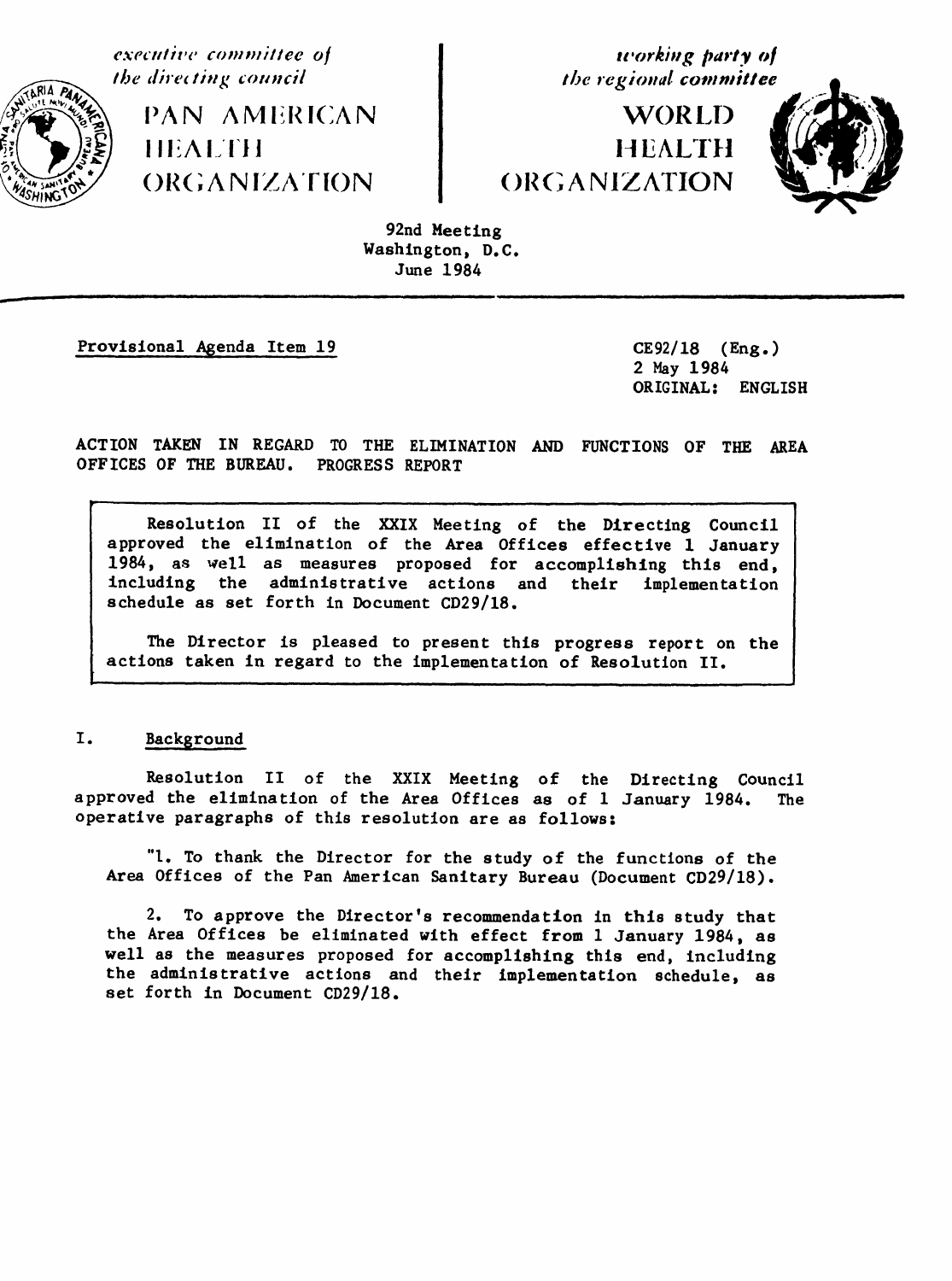$\sqrt{3}$ . To recommend to the Director that he initiate negotiations with the countries in which Area Offices are located to review and conclude new Basic Agreements for the establishment of Country Representative Offices, similar to the agreements in effect with other Member Governments of the Organization.

4. To request the Director to evaluate the extent to which the proposed implementing measures have been carried out and their effectiveness, and to report on the gains made in this direction to the Meeting of the Directing Council in 1985."

In order to comply with this mandate of the Governing Bodies, the Director designated a Headquarters Team comprised of members from the Program Coordination Office of the Assistant Director, Office of the<br>Chief of Administration and the Legal Office. This Headquarters Team Chief of Administration and the Legal Office. developed a detailed Plan of Operations to complete the administrative actions and the implementation schedule, as set forth in Document CD29**/**18. This plan of operations also included requirements to initiate negotiations with the Governments of Argentina, Guatemala, Mexico, Peru and Venezuela on new Basic Agreements, similar to those in effect with other Member Governments.

Prior to visits to the Field Offices on the required implementation actions, guidelines were developed to facilitate the necessary activities at the Field Office level.

Execution of the detailed plan of operations was initiated in October 1983 and is still in progress.

Although Resolution II does not require a report to the Governiag Bodies in 1984, the Director considers it appropriate, due to the importance of this organizational change, that a progress report on this matter be presented to the 92nd Meeting of the Executive Committee and also to the XXX Meeting of the Directing Council. This document summarizes the actions taken to date and those actions still in progress.

### II. Actions Completed to Date

#### 1. Elimination of Area Offices

PAHO Directive 83-17 dated 23 December 1983 eliminated the Area Offices effective 1 January 1984.

On the same date, the Area Offices were redesignated as Country Representative Offices and the Area Representatives were redesignated Country Representatives.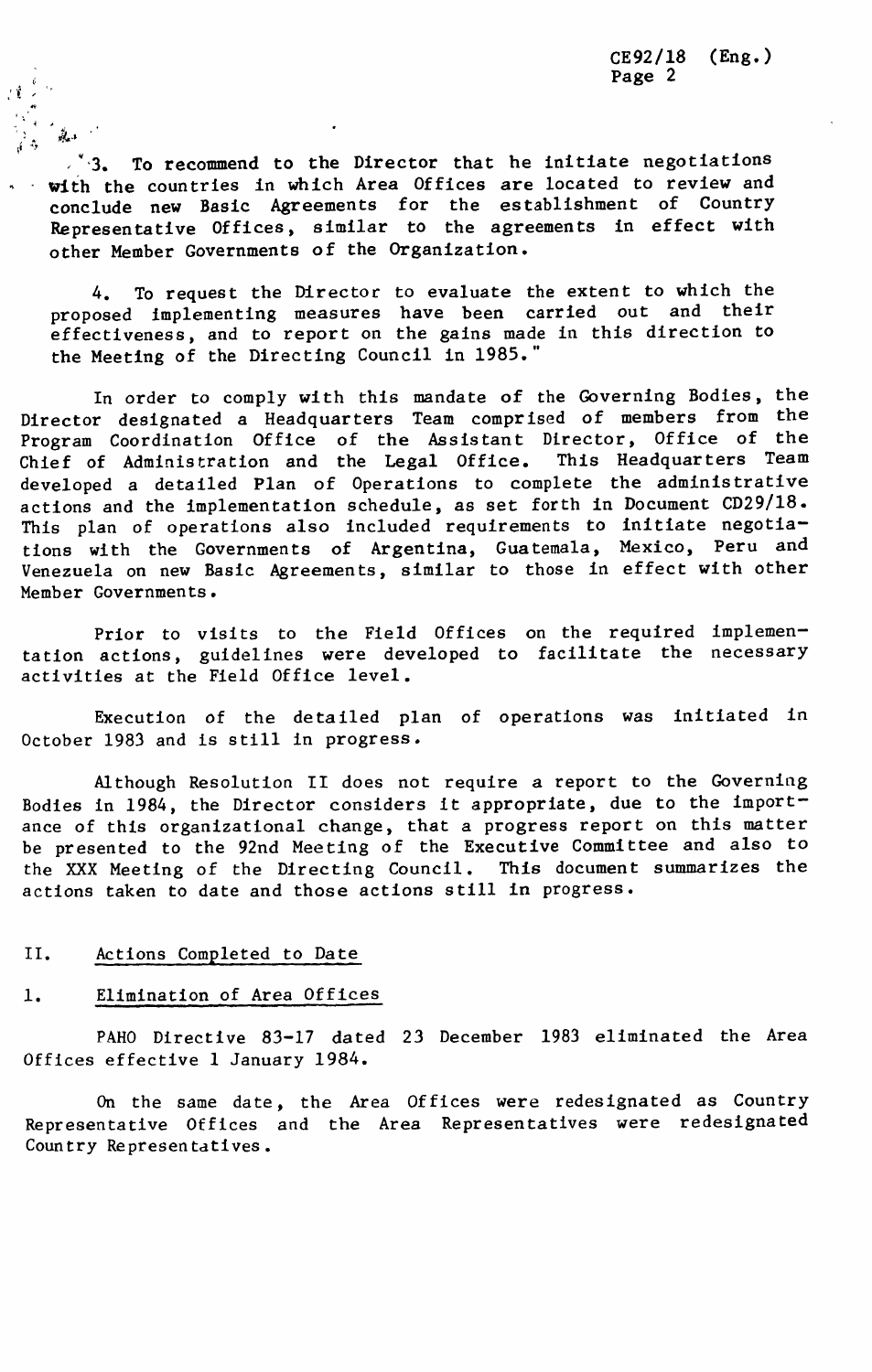# 2. Visi**t**s **t**o Area Offices

To ini**t**ia**t**e **t**he required implemen**t**a**t**ion ac**t**ions a**t t**he field office level, a **t**eam from Headq**u**ar**t**ers visi**t**ed **t**he Area Offices on **t**he following dates:

| Area III - Guatemala  | 18-22 October 1983    |
|-----------------------|-----------------------|
| Area $II -$ Mexico    | 24-27 October 1983    |
| Area I - Venezuela    | 8-11 November 1982    |
| Area $VI - Argentina$ | $14-16$ November 1983 |
| Area $IV - Peru$      | 8-16 December 1983    |

During the above visits, the following activities were undertaken:

- a) Meetings were held with Ministry of Health officials to discuss implementation of Resolution II and to inform the Ministry of the forthcoming negotiations on a new Basic Agreement between the Governments and PAHO.
- b) Orientation briefings of the Area Office Staff were conducted. Ail available professional and general service staff of the offices attended these briefings. Ail aspects of the changes due to the elimination of the Area Offices were discussed.
- c) Review was made of country programs and projects with the Area Office staff.
- d) Discussions were held on the 1984 AMPES for country projects.
- e) Review was made of intercountry programs**/**projects and an orientation was given for the preparation of 1984 AMPES for these projects.
- f) Review was made of the approved PAHO**/**WHO Budget and administrative support requirements for the new Country Representatives' Offices, to include support of intercountry projects.
- g) Discussions were held with each Area Representative**/**Country Representative on the detailed actions to implement the elimination of the Area Offices effective 1 January 1984 as well as the forthcoming negotiations with the Government on a new Basic Agreement between the Government and PAHO**/**WHO.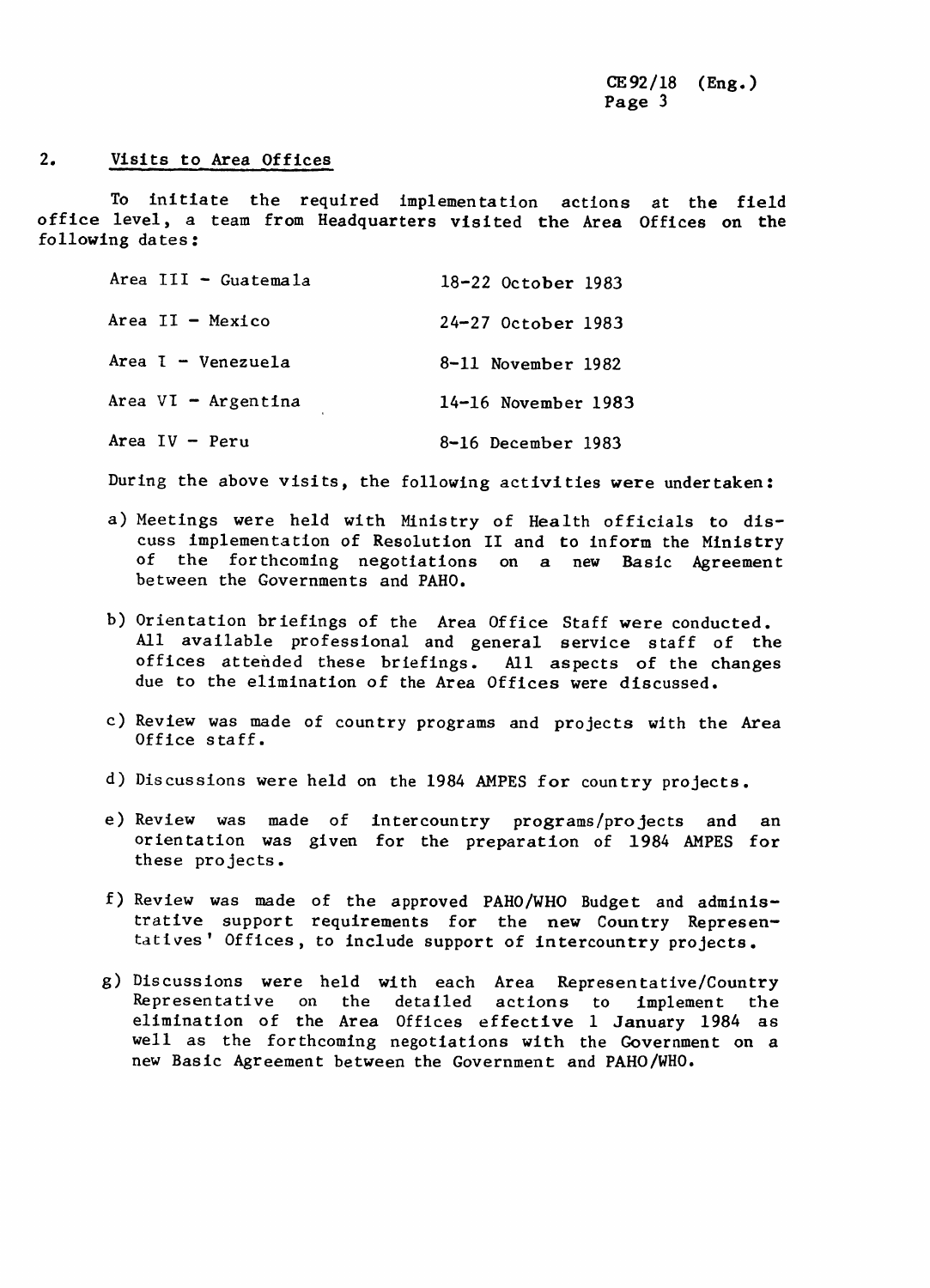- h) A restructuring **o**f the new Country Representatives' Offices was developed and detailed staffing/personnel actions required to<br>implement the restructuring were identified. This restructurimplement the restructuring were identified. ing considered the budgeted posts, those posts scheduled for<br>deletion due to the elimination of the Area Offices, and deletion due to the elimination of the Area Offices, distribution of functional responsibilities in the new Country Offices.
- i) Discussion on the future of the Area Office buildings were initiated.

Upon completion of these visits to the Field Offices in October-December 1983, the Headquarters team coordinated the Field Office implementation actions with required actions at the Headquarters level. The appropriate Headquarters offices were advised of the actions being undertaken and of any problems identified at the Field Office level with<br>recommendations for their solution. An Executive Summary of the status recommendations for their solution. of the implementation schedule was presented to the Director in January 1984 with a schedule for the pending actions to be accomplished.

After the elimination of the Area Offices on 1 January 1984, the team from Headquarters again visited the former Area Offices as indicated below:

| Guatemala | $21 - 24$ February 1984 |
|-----------|-------------------------|
| Mexico    | $27-29$ February 1984   |
| Peru      | 12-16 March 1984        |
| Venezuela | 19-21 March 1984        |
| Argentina | 9-13 April 1984         |

The Headquarters team, together with the local staff, reviewed the pending actions on the elimination of the Area Offices and provided assistance to the Country Representatives in completing these actions. This team also continued the study on the future of the Area Office buildings which had been initiated during the first visits and developed proposals for discussions with the Governments on the new basic agreements and on the operating costs and office space for the new Country Representative Offices.

# III. Budget and Staffing of the New Country Representative Offices

The changes related to the elimination of the Area Offices in the 1984-85 Program Budget as approved by the XXIX Meeting of the Directing Council were implemented in the 1984-85 O**p**erating Budget. These changes included the deletion of 26 posts (three Professional and 23 General Service posts).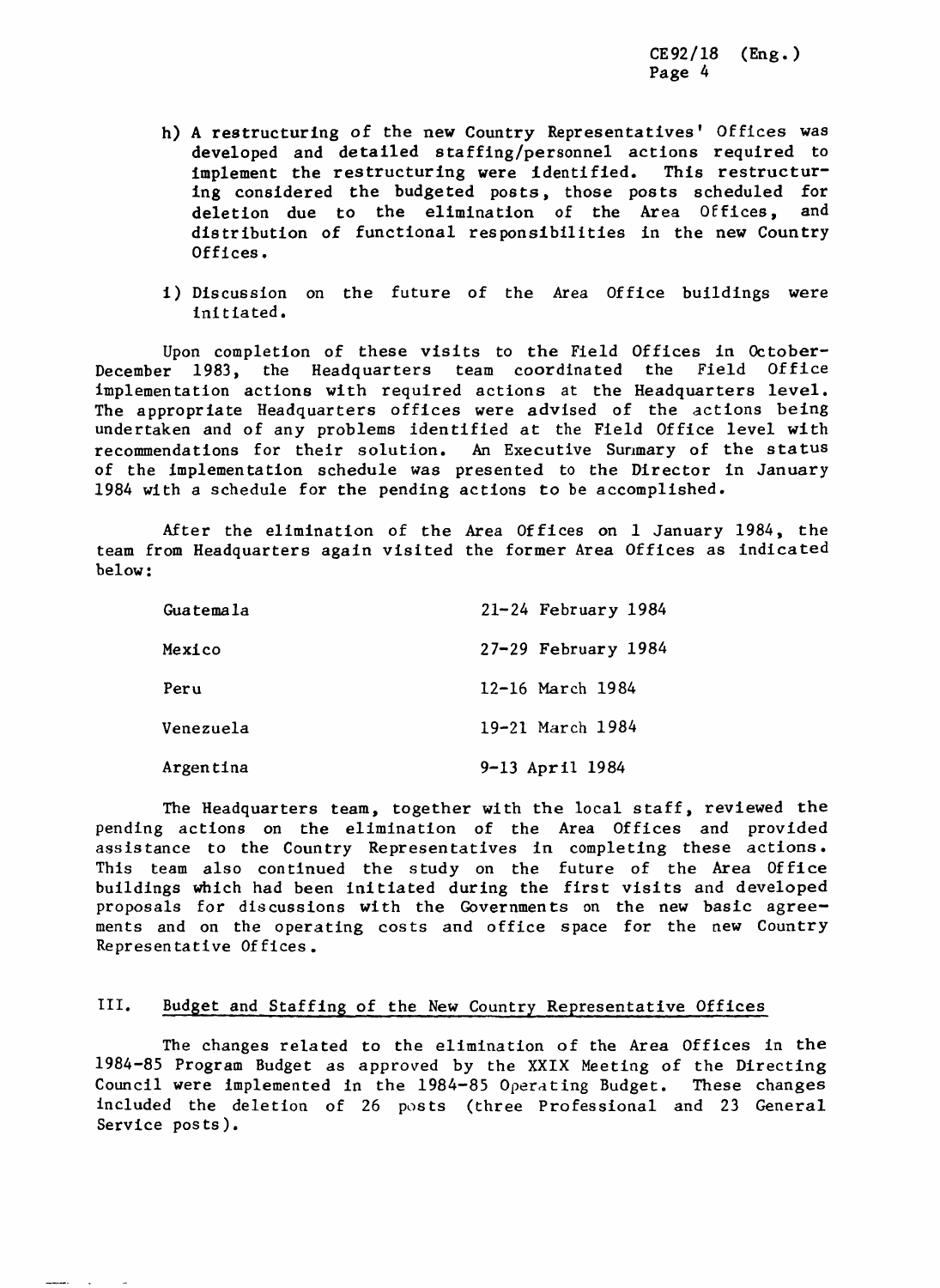As indicated in Document CD29**/**18, the posts to be eliminated were budgeted in 1984-1985 through the expiration date of the incumbent's contract in order to reduce impact on affected staff and provide for a smooth transition. Additional actions were taken, where possible, to reassign affected staff to other vacant posts for which they could qualify.

A summary of the projected status of the 26 eliminated posts is summarized below.

|  | Posts Scheduled for Elimination (PR/WR Funds) |  | 26 |
|--|-----------------------------------------------|--|----|
|  | Vacant Posts Eliminated (PR/WR Funds)         |  | 4  |
|  | Filled Posts Eliminated (PR/WR Funds)         |  | フフ |

The projected status of the incumbents of the 22 filled posts which have been eliminated is as follows:

| Retirements                    | 6<br>$\overline{\phantom{a}}$ |  |
|--------------------------------|-------------------------------|--|
| Resignation                    |                               |  |
| Transfers to other PR/WR Posts |                               |  |
| Transfers to PG-Funded Posts   | 6                             |  |
| Terminations                   |                               |  |
| Total                          |                               |  |

Of the two possible terminations indicated above, negotiations with the Government on the operating costs of the Country Representative Office include consideration of possible use of these two incumbents under government funding. Reassignments to other PAHO posts are also being considered.

The restructuring of each new Country Representative Office included the identification of the assigned duties and responsibilities of the remaining posts. New post descriptions have been prepared and are in process of final classification action.

### IV. New Role of the Country Representative

The contemplated expanded role for Country Representatives was summarized in Annex XI of Document CD29**/**18. This new role considered the elimination of the Area Offices and the reorganization of Headquarters activities. However, the main emphasis of this new role is to increase the Organization's capacity to support national programs and priorities through the strengthening of the Country Representatives' Offices. These country offices are the basic unit for the generation, coordination, execution and evaluation of scientific and technical cooperation in the countries of the Americas.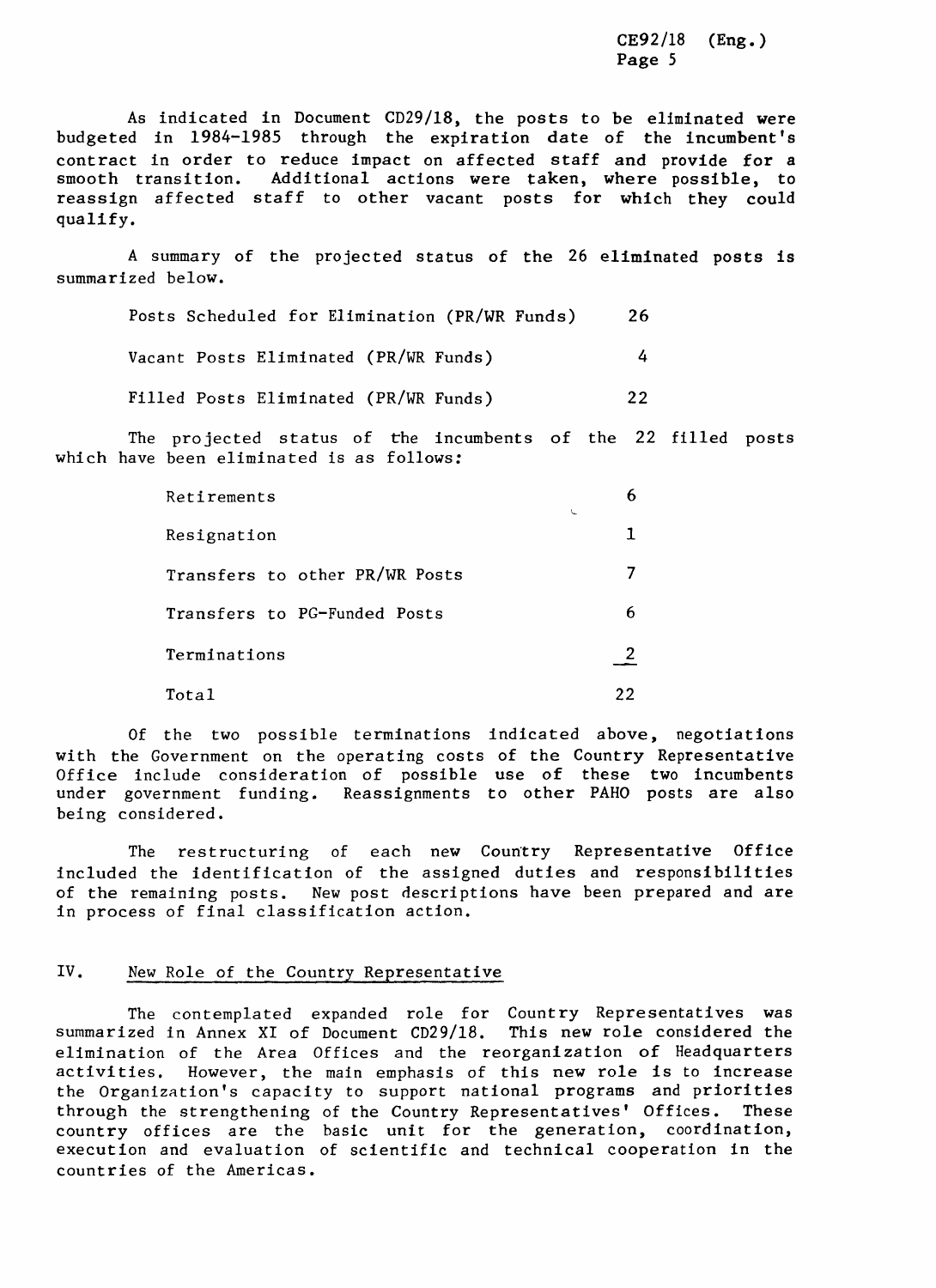To formally establish the new expanded role of the Country Representative, the related functions and responsibilities have been examined. A new post description for Coun**t**ry Representatives has been developed with the objective of outlining the duties and responsibilities required to provide the capacity to meet the technical cooperation objectives of **t**he Governments and the Organization and to manage PAHO activities in the countries in support of those objectives.

A plan for increased delegation of authority to Country Representatives as well as decentralizat**i**on of administrative support activities to the Country Office level has also been developed. A basic objective of this plan is to place additional decision-making authority at the country level and provide an accelerated capacity for response to the country's technical cooperation needs. This decentralization will further facilitate the accomplishment of improved coordinated efforts at the country level.

Further discussion on this matter is included in Section X below.

## V. Management and Supervision of Intercountry Projects

The implementation of the elimination of the Area Offices include the assignment of Area Advisors to intercountry projects in the country where the major need for their services exist. These intercountry projects, providing advisory services to two or more countries, are essentially an extension of regional programs and have been placed under the management and supervision of the appropriate Regional Program Coordinators at Headquarters.

Further examination of the management of these intercountry projects were made during the visits to the Country Offices in late 1983 and during the first quarter of 1984. In order to clearly establish the management and supervision of these intercountry projects, a PAHO these intercountry projects, a PAHO directive outlining the functions, supervisory and reporting responsibilities, policies and guidelines on operational matters, administrative support responsibilities and the roles of both the Program Coordinators and the Country Representatives has been developed and is in process of publication.

This structural arrangement will be constantly reviewed and refined to provide maximum support to the Governments and to make optimum use of available PAH0 resources.

## VI. Negotiations with Governments on New Basic Agreements

In order to implement the provision of operative paragraph 3 of Resolution II, new Basic Agreements or amendments to the existing agreements between PAHO**/**WHO and the Governments of Argentina, Guatemala,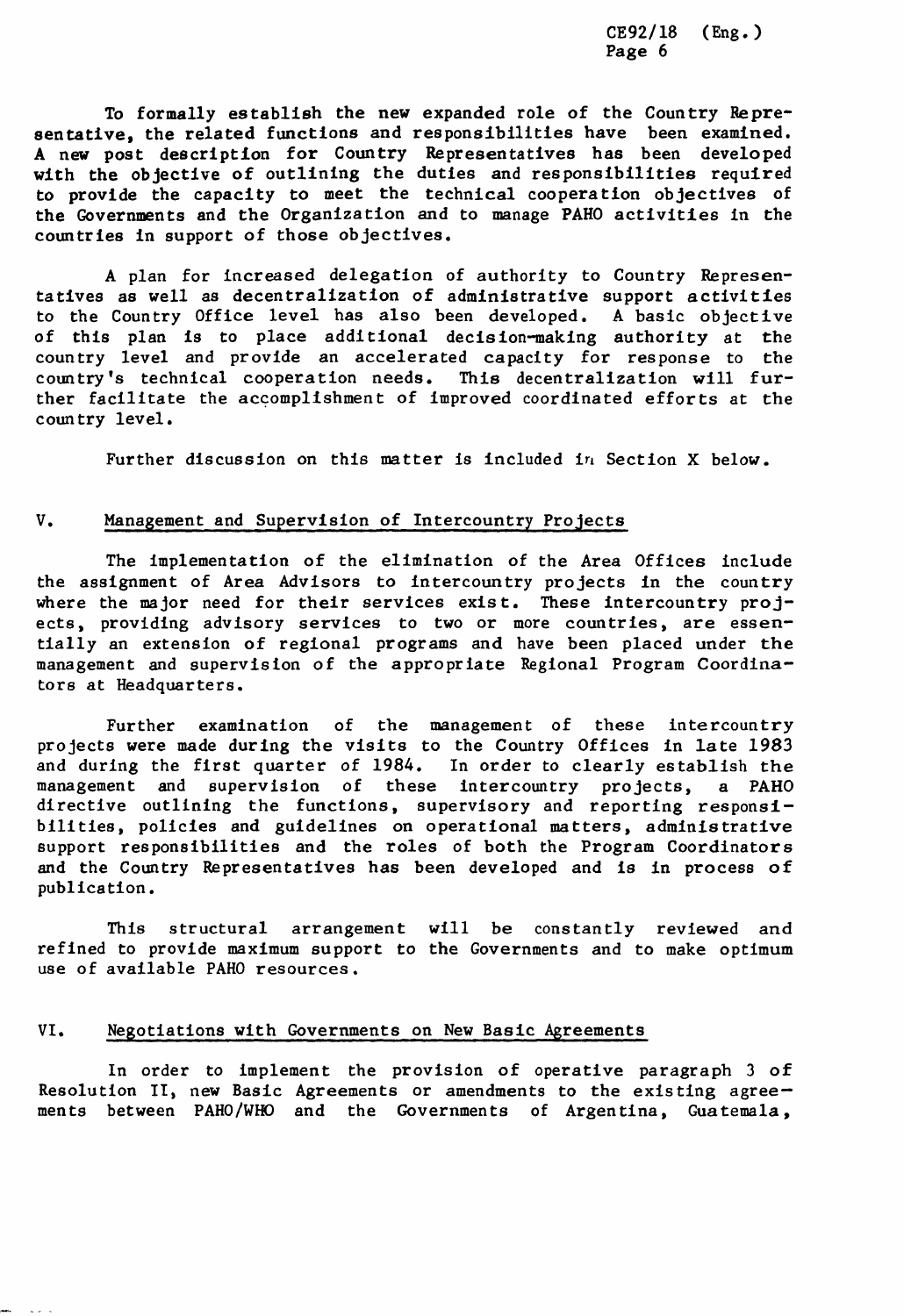Mexico, Peru and Venezuela have been developed. These agreements are similar to the agreements in effect with other Member Governments and are designed to replace and**/**or amend the Zone Office agreements which covered the operations of the PAHO Zone**/**Area offices in those countries. Complete new Basic Agreements were not needed in Guatemala, Mexico and Venezuela and, with the concurrence of the Governments, amendments to the existing agreements were developed. All of these new agreements have been delivered by hand to the Ministers of Health and the Ministers of Foreign Affairs, as indicated below:

| Government | New Basic Agreement was<br>Presented to the Government |
|------------|--------------------------------------------------------|
| Argentina  | 16 April 1984                                          |
| Guatemala  | 23 February 1984                                       |
| Mexico     | 12 February 1984                                       |
| Peru<br>٠  | 8 March 1984                                           |
| Venezuela  | 7 March 1984                                           |

These new agreements include, inter alia, the recognition at the country level of the legal status of the PAHO**/**WHO as an international organization part both of the family of the United Nations and of the Inter-American System; the privileges and immunities of the Organization and its personnel; the development of technical cooperation; commitments of the Organization; and commitments of the Government. The commitments of the Government include provisions for Government contributions towards the operating costs of the PAHO Country Representative's Office.

These new Basic Agreements are currently under review by the respective Governments, and the Country Representatives are participating in discussions with the national authorities to provide any required information and assistance. Headquarters staff, including the PAHO Legal Office, have been made available to provide any required assistance and**/**or participate in negotiations with the Governments.

# VII. Negotiations with Governments on Operating Costs of New Country **Offices**

As indicated above, new Basic Agreements have been submitted to the Governments of Argentina, Guatemala, Mexico, Peru and Venezuela. These new agreements include provisions for contributions (including office space) by the Governments towards the operating costs of the Country Offices. The following indicates the current status of the negotiations with the Governments on operating costs for the new Country Representative Offices in the five former Area Office countries: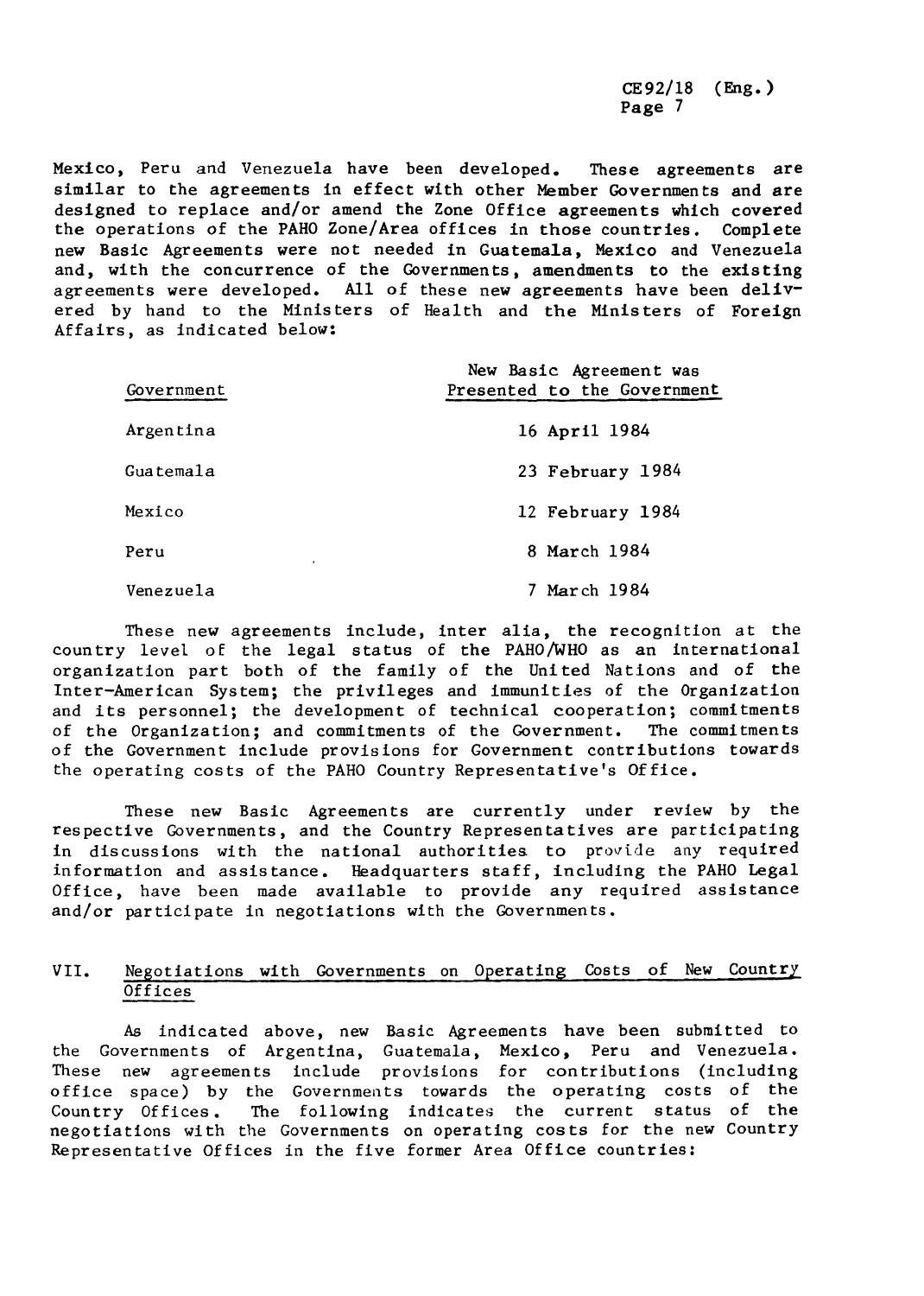#### Argentina

The Government of Argentina took office in December 1983 and the Country Representative delivered the new Basic Agreement in April 1**9**84. Negotiations with the Government on operating costs of the Country Representative Office have also been Just initiated; this will include economic compensation for general services local staff, office space and general operating costs. A formula has been developed and presented to the Government.

#### Guatemala

Based upon initial negotiations with the Government in October 1983, the Government has already made available to PAHO the amount of Q.40,000 to finance local staff in 1984, and negotiations have begun for an additional amount of Q.60,000 for other local costs, from which Q.40,000 will be a contribution in lieu of providing office space and to be used in support services.

In addition, the Country Representative during August 1984 expects to initiate additional c**o**ntacts with the Government for contributions for 1985 and the biennium 1986-1987.

### Mexico

Discussions have been initiated with the Government for a possible contribution of an amount of approximately \$12 million pesos towards the purchase of office space, as well as the continuation of its current contribution for SEPU for the bienntums 1**9**84-1985 and 1986-1987 to be applied to local operating costs.

#### Peru

The Organization has submitted for consideration of the Working Group appointed by the Ministry of Health and chaired by the Vice-Minister of Health, a scheme for contributions towards local costs, including general services local staff, office space and general operating expenses.

The Working Group is now considering the proposal of the Organization.

In addition, the Ministry of Health is viewing with considerable interest the possibility of the construction of a third floor in the building which houses CEPIS, where the Office of the Country Representative and staff could be located.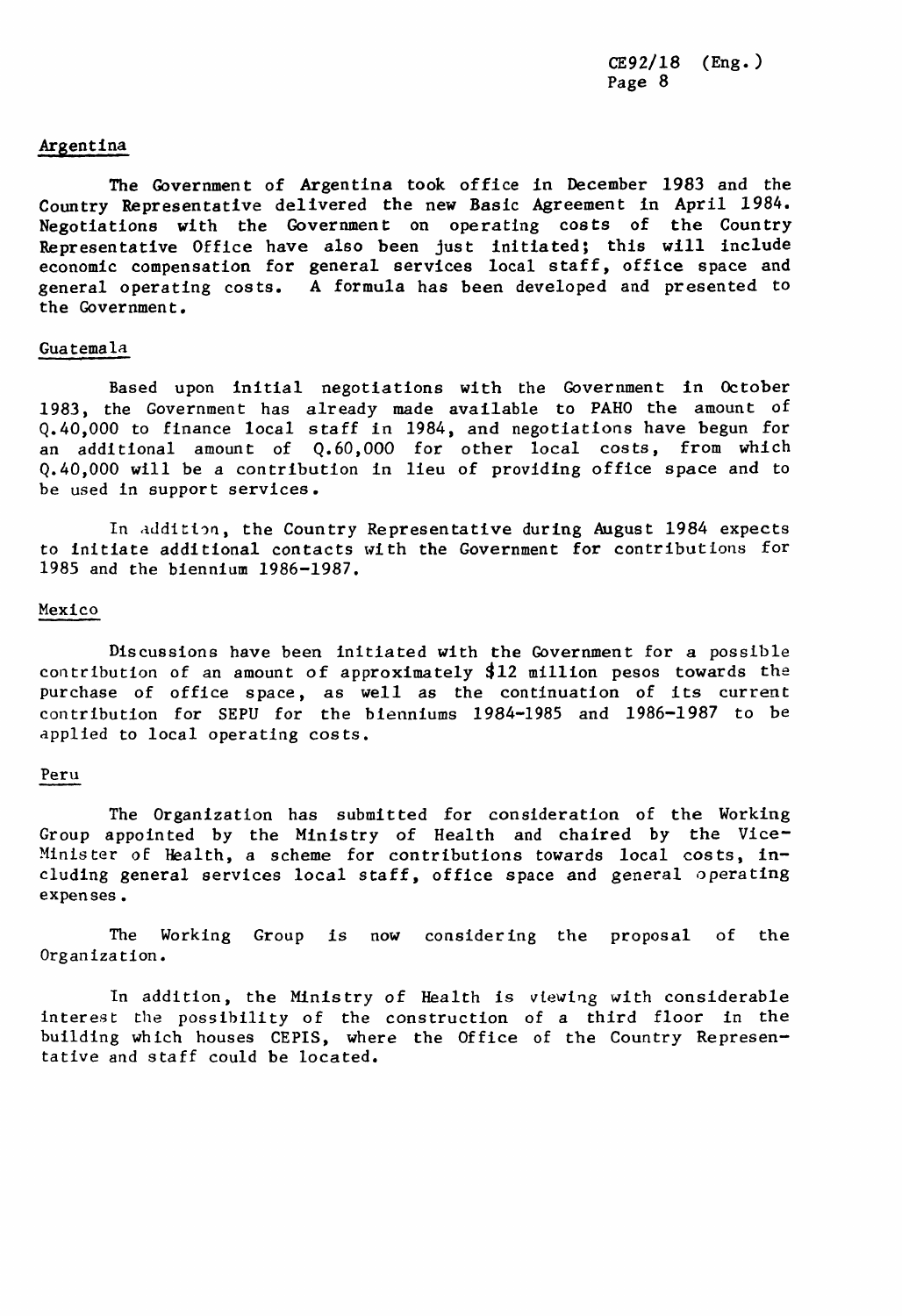### *Venezuela*

*The* po*ss*i*b*ility t*ha*t t*he* Mi*n*i*s*try *o*f *Hea*lt*h* c*ou*l*d* pr*ov*i*de s*p*a*c*e* f*o*r t*he* Office o*f* t*he* C*oun*try R*ep*r*esen*t*a*ti*ve* in it*s bu*il*d*i*n*g *ha*s *bee*n *d*i*s*c*ussed* wi t*h* t*he* G*ove*rnm*e*nt*.* A*no*t*he*r *a*lter*n*a*t*i*ve unde*r *d*isc*uss*i*on* c*ons*i*de*r*s* t*ha*t, if t*he* Mi*n*i*s*try *o*f He*a*lt*h* i*s* r*e*l*o*c*a*t*ed* t*o* t*he* c*o*m*p*l*e*x *o*f buildings "Parque Central," they could provide PAHO representation space at that location. However, it was clear that this process will take some time and the PAHO office, for the biennium 1984-1985, will remain at its present location, except that the PAHO office will be occupying only the second floor of the building and the first floor will be rented, with the income used to offset building operating costs.

The new Basic Agreement is being considered by the Government and negotiations on local costs will be discussed in detail in the following months.

# VIII. Stud**y** on Future of Area Office Buildings

The XXIX Meeting of the Directing Council considered Document CD29/18 and its annex, Document CE90/11, in reference to the physical facilities of the former Area Offices available in Argentina, Guatemala, Mexico, Peru and Venezuela, which currently are occupied by the new Country Representatives' Offices.

We are pleased to inform the Executive Committee regarding the current status of these properties.

#### Argentina

The office space currently utilized by the Country Representative's Office is owned by PAHO. A current valuation of this property is approximately US\$478,700.

The Government of Argentina, which took office on December 1983, is undergoing reorganization which affects the Ministry of Health and Social Action. The officials of the Ministry have brought to our attention that at this time they have no space available to accommodate the Country Representative and its staff (including three intercountry consultants) in government-owned space. For this reason, it is anticipated that for the biennium 1984-1985 that office will continue to function in the same premises and negotiations will be pursued. It is function in the same premises and negotiations will be pursued. anticipated that the reorganization of the Ministry of Health and Social Action will permit a determination of the availability of government space during the last semester of 1985.

#### Guatemala

The office space currently utilized by the Country Representative's Office is owned by PAHO. The current value of this property is Q. 395,000.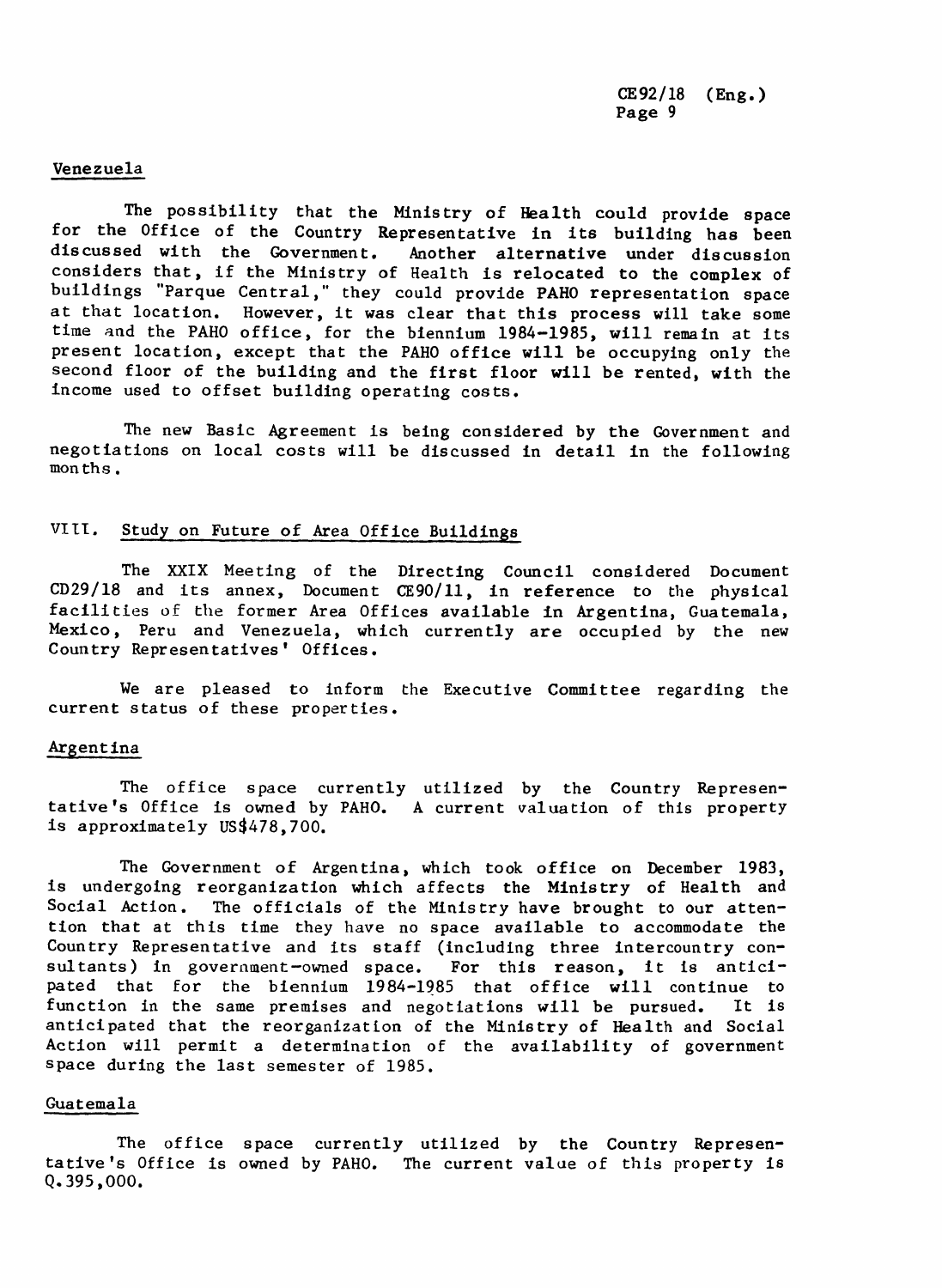It is anticipated that the office will remain in our current location for the biennium 1984-1985, in view of the non-availability of office space in government-owned buildings. Negotiations are being conducted by the Country Representative for a contribution in the amount of approximately Q.40,O00 towards space equivalency, which will be utilized in support services. There are seven intercountry consultants in this office. Negotiations with the Government will continue.

#### Mexico

Currently PAHO is renting the same space of the former Area Office for the Country Representative's Office and negotiations have been initiated and discussed with the Secretaria de Salubridad y Asistencia for the purchase of office space in a building in Mexico City to house the Country Representative's Office and SEPU.

#### Peru

The building utilized by the Country Representative's Office is owned by PAHO. During the biennium 1984-1985, it is anticipated that the office will remain at its present location and will house the office of the Country Representative and approximately 11 intercountry consultants. The current value of our property is S**/**.1,369,438,000.

The Government is viewing with considerable interest the construction of a third floor in the building which houses CEPIS. The construction was estimated in January 1984 at approximately US\$221,000, which<br>would be financed by the Government. Currently this matter is being would be financed by the Government. considered by the Working Group appointed by the Ministry of Health of Peru, which is chaired by the Vice-Minister of Health, and it is expected that additional information will be available in the near future.

#### Venezuela

The building utilized by the Country Representative's Office is owned by PAHO. It is anticipated that, during the biennium 1984-1985, the country office will remain at its present location. The current value of our property is  $3/3,558,653$ .

Considering that the current available space of two floors is excessive for the needs of the Country Representative's Office and staff, action is tn process to relocate the PAHO offices to the second floor and rent the first floor.

## IX. Status of Implementation Actions

# 1. Summary of Current Status of Implementation

Attached as Annex I is a summary of the current status of administrative actions and the implementation schedule contained in Document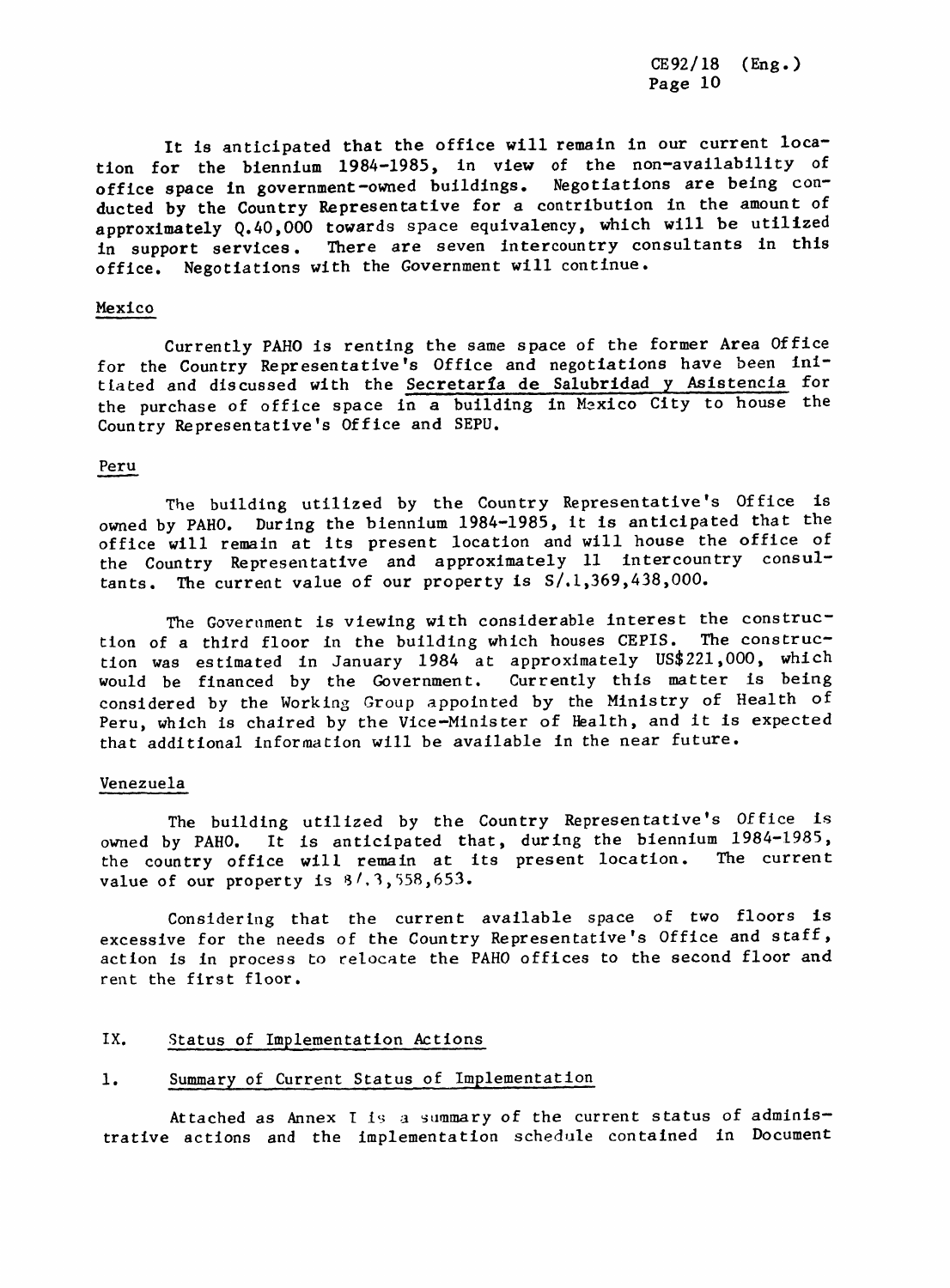CD29**/**18 and referred to in operative paragraph 2 of Resolution II of the XXIX Meeting of the Directing Council. The implementation schedule has been supplemented by additional administrative actions from the Plan of Operations to implement Resolution II.

### 2. Pending Actions

Actions which are still pending completion are mainly those involving the negotiations with the Governments of Argentina, Guatemala, Mexico, Peru and Venezuela on the following:

- a) Negotiations and signature of the new Basic Agreements with<br>these Governments for the establishment of Country these Governments for the establishment of Country<br>-Representative Offices, similar to the agreements in effect with other Member Governments of the Organization;
- b) Negotiations with Governments on contributions for the support of the new Country Offices in accordance with the new Basic Agreements;
- c) Study on the future of Area Office buildings and PAHO office space requirements.

Negotiations on these three items have been initiated with the Governments. Details on the current status of the negotiations are outlined in Section VI, VII and VIII above.

The majority of administrative actions have been completed. Actions still pending are those which require a long lead time, such as publication of changes to procedures and manuals, classification studies of posts, personnel actions, negotiations with the Governments, etc.

#### X. Current Impact on PAH0 Technical Cooperation

The Managerial Strategy for the Optimum Use of PAHO**/**WH0 Resources in Direct Support of Member Countries was presented to the XXIX Meeting of the Directing Council (Document CD29**/**13). In describing the role of the Country Office, it was emphasized in Document CD29**/**13 that the entire design of the management structure of the secretariat is aimed at being better prepared to convert into action the first principle of the management strategy which designated the country as the primary object of and the decisive force in determining the Organization's technical cooperation.

Visits by the Director and Headquarters regional advisors to Member Countries, plus the increased active participation of the Country Representatives and the Country Offices' staff, have expanded the Organization's activities at the country level as envisioned in the new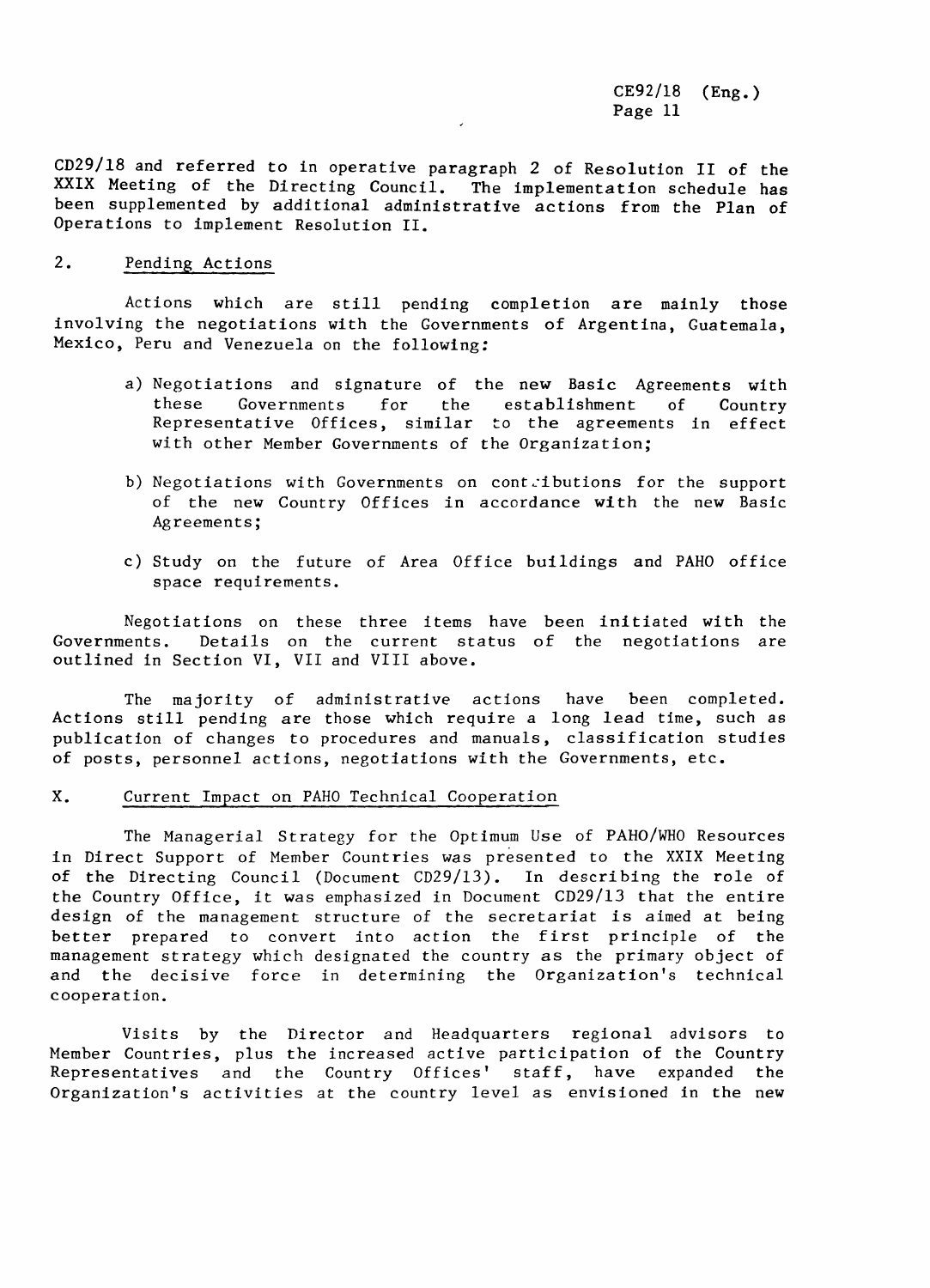Management Strategy. Joint Government**/**PAHO-WH0 analysis of health policies, strategies and programs in individual countries has been facilitated by the new expanded role of the Country Representative and the new field organizational structure. Multidisciplinary teams from Headquarters and the Country Offices have been established to take on-site actions in coordination with the Government to develop implementing actions on program decisions. The Country Representative plays a key role in the delivery of PAHO technical cooperation programs to the countries. The elimination of the Area Offices and the new organizational structure at Headquarters coupled with the increased active participation and expanded role of the Country Representative have served to improve the planning and programming of PAHO's technical cooperation activities with the Member Governments.

# XI. Evaluation Report to the Directing Council in 1985

Operative paragraph 4 of Resolution II of the XXIX Meeting of the Directing Council provides as follows:

"To request the Director to evaluate the extent to which the proposed implementing measures have been carried out and their effectiveness, and to report on the gains made in this direction to the Meeting of the Directing Council in 1985."

A methodology is being be developed to complete the evaluation and a report will be prepared for presentation to the Directing Council in<br>1985. Since a major objective of the changes in the field office Since a major objective of the changes in the field office structure is to improve the capacity at the country level to support national programs and priorities, it is anticipated that consultation with Governments will be an essential component of this methodology.

Annex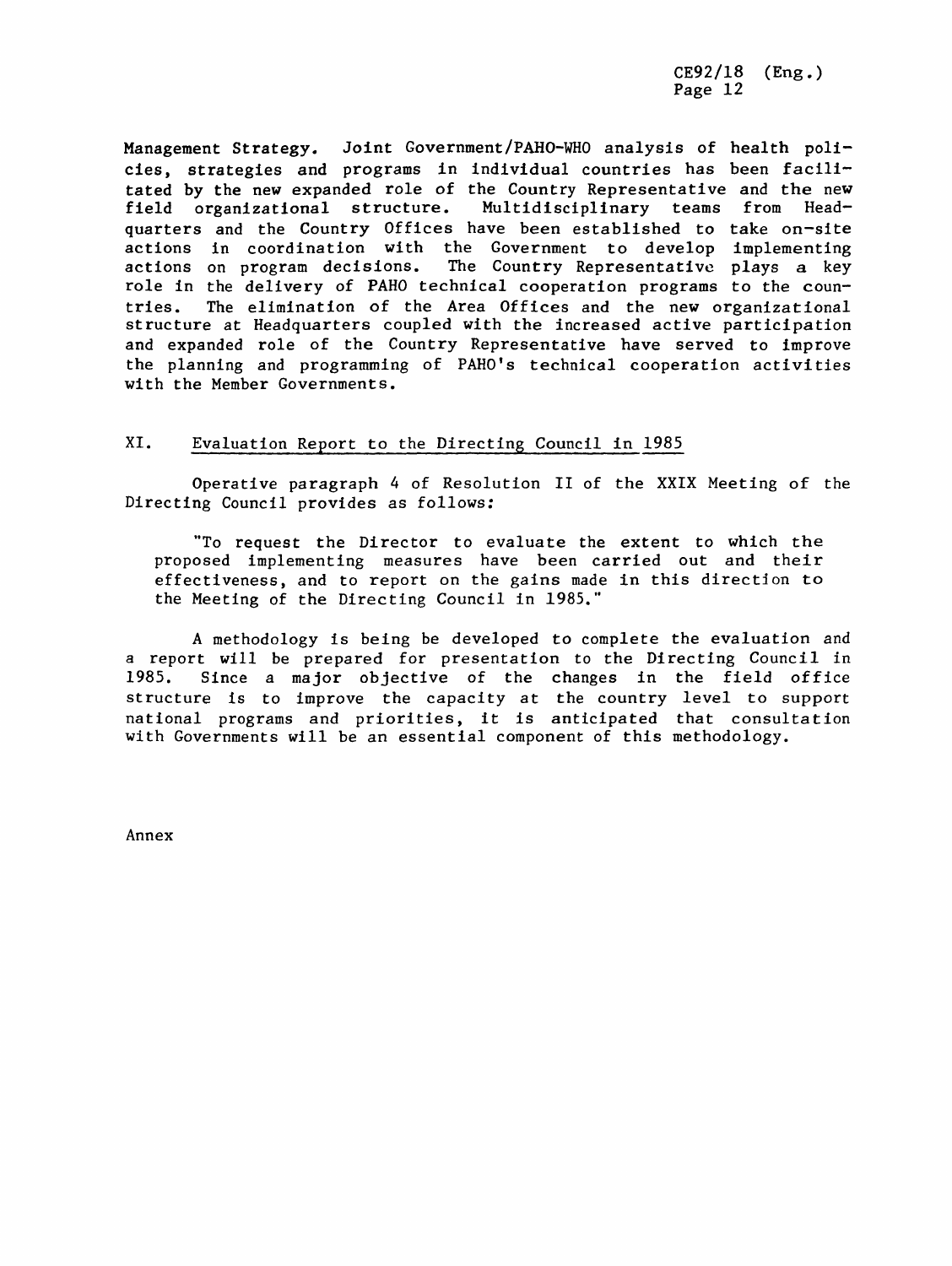|  | STATUS OF IMPLEMENTATION SCHEDULE/ACTIONS |
|--|-------------------------------------------|
|  | ELIMINATION OF THE AREA OFFICES           |

|                                                                                                                                                                           |                            |            |                    | Current Status of Action                                                                                                                                                                                                                                                                                                                                |                                           |
|---------------------------------------------------------------------------------------------------------------------------------------------------------------------------|----------------------------|------------|--------------------|---------------------------------------------------------------------------------------------------------------------------------------------------------------------------------------------------------------------------------------------------------------------------------------------------------------------------------------------------------|-------------------------------------------|
| Action                                                                                                                                                                    | Target Date for Completion | Completed  | Completion<br>Date | Remarks                                                                                                                                                                                                                                                                                                                                                 |                                           |
| a. Inform Ministries of Health of<br>Resolution of the XXIX Directing<br>Council                                                                                          | October 1983               | Yes        | 12 Oct. 1983       | Letter including Resolution II sent to all Ministers of<br>Health.                                                                                                                                                                                                                                                                                      |                                           |
| b. Orient PAHO Headquarters Staff<br>and Chiefs of Field Offices;<br>inform WHO                                                                                           | October/November 1983      |            |                    |                                                                                                                                                                                                                                                                                                                                                         |                                           |
| (1) Orient PAHO Headquarters Staff<br>(2) Orient Chiefs, Field Offices                                                                                                    |                            | Yes<br>Yes | 12 Oct. 1983       | Orientation meetings were held with Headquarters Staff.                                                                                                                                                                                                                                                                                                 |                                           |
| (3) Inform WHO                                                                                                                                                            |                            |            | Oct.-Dec. 1983     | Orientation briefings were given to all Area Representa-<br>tives on visits to Area Offices.                                                                                                                                                                                                                                                            |                                           |
|                                                                                                                                                                           |                            | Yes        | 4 Jan. 1984        | Resolution II included in Final Report of the XXIX Meeting<br>of the Directing Council was sent to WHO.                                                                                                                                                                                                                                                 |                                           |
| c. Hold briefing of Headquarters<br>staff and Chiefs of Field<br>Offices (AR, CR and Center<br>Directors) and develop<br>detailed plan of operation<br>for implementation | October/December 1983      | Yes        | 16 Dec. 1983       | In addition to meetings indicated above at Headquarters,<br>Area Representatives/Country Representatives plus Center<br>Directors/Staff at CEPANZO, CEPIS, ECO and SEPU were<br>given briefings during visits to Area Offices in October-<br>December 1984. Detailed plan of operation was developed<br>and approved by the Director on 5 October 1983. |                                           |
| d. Conduct orientation briefings<br>for Area Office staff                                                                                                                 | November/December 1983     | Yes        | Oct.-Dec. 1983     | Briefings were conducted during visits to all Area Offices<br>during October-December 1983.                                                                                                                                                                                                                                                             |                                           |
| e. Redesignate Area Offices as<br>Country Offices                                                                                                                         | January 1984               | Yes        | 1 Jan. 1984        | Directive 83-17 issued on 23 December 1983.                                                                                                                                                                                                                                                                                                             |                                           |
| f. Redesignate Area Representatives<br>as Country Representatives                                                                                                         | January 1984               | Yes        | 1 Jan. 1984        | Directive 83-17 issued on 23 December 1983.                                                                                                                                                                                                                                                                                                             |                                           |
| g. Publish redefined functions and<br>responsibilities on new role of<br>Country Representatives;<br>include new Delegation of<br>Authority and Post Descriptions         | January 1984               |            |                    |                                                                                                                                                                                                                                                                                                                                                         |                                           |
| (1) Develop and publish new<br>Post Descriptions for<br>Country Representatives                                                                                           |                            | Yes        | April 1984         | (1) New Post Description for all Country Representatives<br>issued after coordination with WHO.                                                                                                                                                                                                                                                         | <b>CE92/18</b><br>ANNEX                   |
| (2) Issue new Delegation of<br>Authority to Country Represen-<br>tatives of Argentina,<br>Guatemala, Mexico, Peru,<br>Brazil and Venezuela                                |                            | Pending    |                    | (2) New Delegation of Authority being developed in<br>coordination with Decentralization Programs for all Field<br>Offices.                                                                                                                                                                                                                             | $\left(\mathrm{EnR}\right)$<br>$\check{}$ |

Note: Actions underlined and target date for completion are from Implementation Schedule contained in Document CD29**/**18.

Brazil and Venezuela

 $\hat{\mathbf{v}}$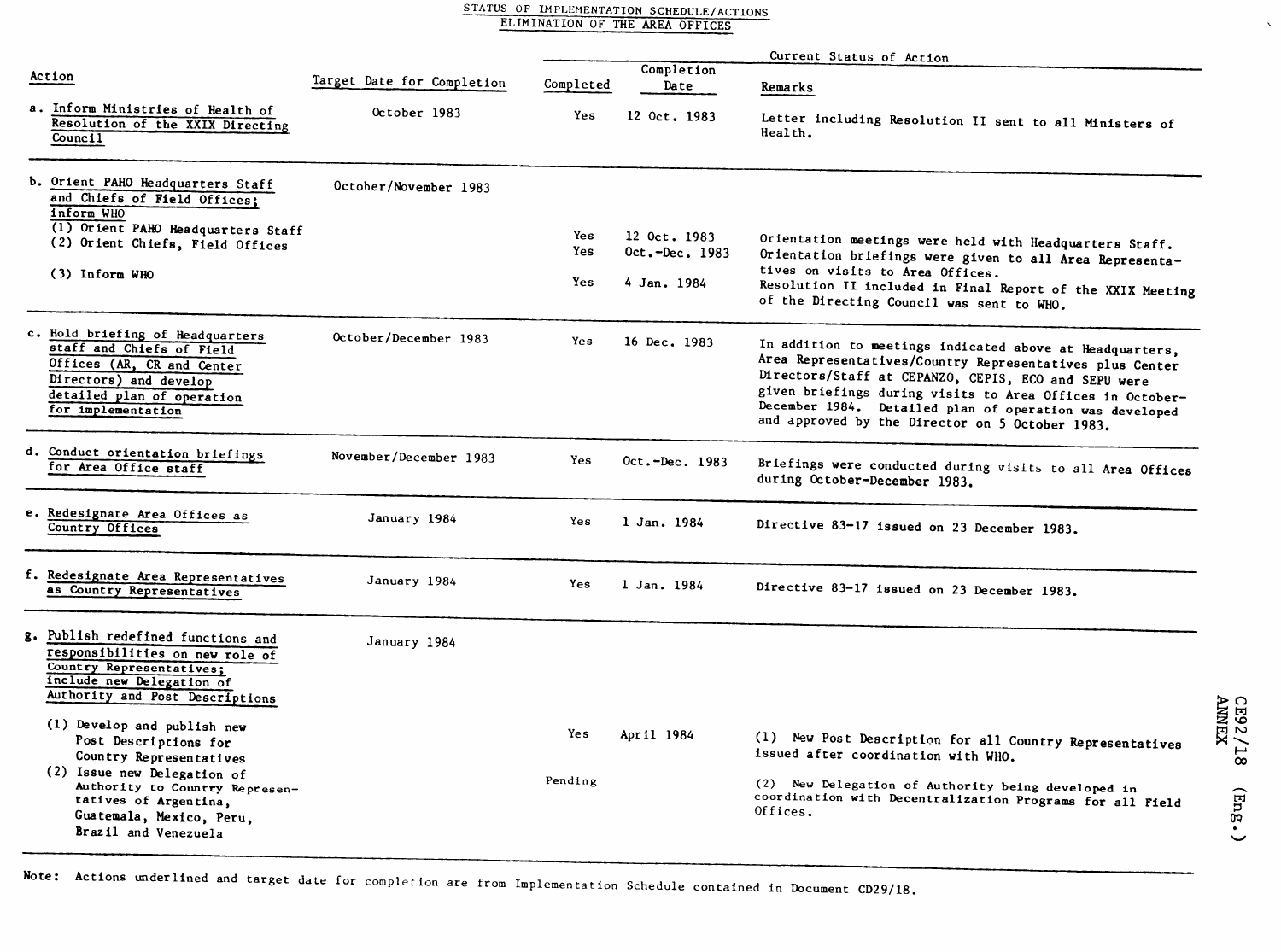|                                                               |                            |           |                                         | Current Status of Action                                                                                       |
|---------------------------------------------------------------|----------------------------|-----------|-----------------------------------------|----------------------------------------------------------------------------------------------------------------|
| Action                                                        | Target Date for Completion | Completed | Completion<br>Date                      |                                                                                                                |
|                                                               |                            |           |                                         | Remarks                                                                                                        |
| h. Adjust 1984-1985 Operating                                 | January 1984               |           |                                         |                                                                                                                |
| <b>Budget and AMPES</b><br>$(1)$ Issue 1984-85 Operating      |                            |           |                                         |                                                                                                                |
| Budget to include updated                                     |                            | Yes       | 9 Jan. 1984                             | (1) 1984-85 Operating Budget issued with updated changes                                                       |
| changes relating to elimina-                                  |                            |           |                                         | relating to Area Offices and containing new Program                                                            |
| tion of Area Offices                                          |                            |           |                                         | Classification structure.                                                                                      |
| (2) Adjust AMPES                                              |                            | Yes       | Jan.-Apr. 1984                          |                                                                                                                |
|                                                               |                            |           |                                         | (2) Meeting held with Governments, Country Representatives<br>and Headquarters staff; revised AMPES finalized. |
|                                                               |                            |           |                                         |                                                                                                                |
| i. Effect transfers of Area                                   | January/February 1984      |           |                                         |                                                                                                                |
| Advisors, where required, to                                  |                            | Yes       | 28 Dec. 1983                            | Transfers have been effected.                                                                                  |
| new duty stations                                             |                            |           |                                         |                                                                                                                |
|                                                               |                            |           |                                         |                                                                                                                |
| j. Review termination actions on                              |                            |           |                                         |                                                                                                                |
| surplus Area Office staff and                                 | January/February 1984      | Pending   |                                         | Projected status of incumbents of 26 eliminated posts                                                          |
| provide termination notices to                                |                            |           |                                         | indicates possible termination of 2 staff members. One                                                         |
| affected staff                                                |                            |           |                                         | staff member has projected termination date of 28 February                                                     |
|                                                               |                            |           |                                         | 1985. The second staff member has projected termination                                                        |
|                                                               |                            |           |                                         | date of 31 October 1984. Reassignments to vacant PAHO                                                          |
|                                                               |                            |           |                                         | Posts will be explored for both staff members. There is a                                                      |
|                                                               |                            |           |                                         | possibility of retention of the second staff member through                                                    |
|                                                               |                            |           |                                         | negotiations with the Government on operating costs of<br>Country Representative's Office.                     |
|                                                               |                            |           |                                         | $\mathbf{I}$                                                                                                   |
| k. Revise and publish pertinent                               | October 1983/February 1984 |           |                                         |                                                                                                                |
| policies, procedures, directives,                             |                            |           |                                         |                                                                                                                |
| etc. to implement approved                                    |                            |           |                                         |                                                                                                                |
| reorganization actions                                        |                            |           |                                         |                                                                                                                |
| (1) Issue new organizational                                  |                            |           |                                         |                                                                                                                |
| chart                                                         |                            | Yes       | 6 Apr. 1984                             | Directive 84-04 issued.                                                                                        |
| (2) Develop course of action on                               |                            |           |                                         |                                                                                                                |
| Area Boards of Inquiry and                                    |                            | Pending   |                                         | Document to be submitted to the Executive Committee.                                                           |
| Appeal, to include changes                                    |                            |           |                                         |                                                                                                                |
| to PASB staff rules                                           |                            |           |                                         |                                                                                                                |
| (3) Issue new Directive on Travel<br>Authorization Procedures |                            | Yes       | 17 Feb. 1984                            | Directive 84-01 dated 17 February 1984.                                                                        |
| (4) Issue new telephone directory                             |                            |           |                                         |                                                                                                                |
| with new organization chart                                   |                            | Yes       | 27 Apr. 1984                            | Telephone directory issued.                                                                                    |
| and delete data on Area                                       |                            |           |                                         |                                                                                                                |
| Offices and add new CR offices                                |                            |           |                                         |                                                                                                                |
| (5) Issue 1984-85 Project and                                 |                            | Yes       |                                         |                                                                                                                |
| Allotment List with new                                       |                            |           | 10 Fe <sup><math>\sim</math></sup> 1984 | New Project List issued with required changes.                                                                 |
| organization chart; delete                                    |                            |           |                                         |                                                                                                                |
| data on Area Offices and add<br>new CR Offices                |                            |           |                                         |                                                                                                                |
| (6) Prepare new post desriptions                              |                            |           |                                         |                                                                                                                |
| for all former Area Office                                    |                            | Pending   |                                         | Proposed Post Descriptions have been prepared. Classifica-                                                     |
| staff transferred to country                                  |                            |           |                                         | tion studies are in process.                                                                                   |
| and inter-country projects                                    |                            |           |                                         |                                                                                                                |
| (7) Issue Directive on Management                             |                            |           |                                         |                                                                                                                |
| and Control of Inter-Country                                  |                            | Pending   |                                         | Proposed directive is being processed for publication.                                                         |
| Projects                                                      |                            |           |                                         |                                                                                                                |
| (8) Issue changes to PAHO/WHO                                 |                            | Pending   |                                         |                                                                                                                |
| Manual nd Manual for Field<br>Opers                           |                            |           |                                         | In progress extensive changes required to delete and/or                                                        |
|                                                               |                            |           |                                         | revise activities and procedures related to Area effices.                                                      |

 $\mathbf{I}$ 

 $\mathbf{I}$